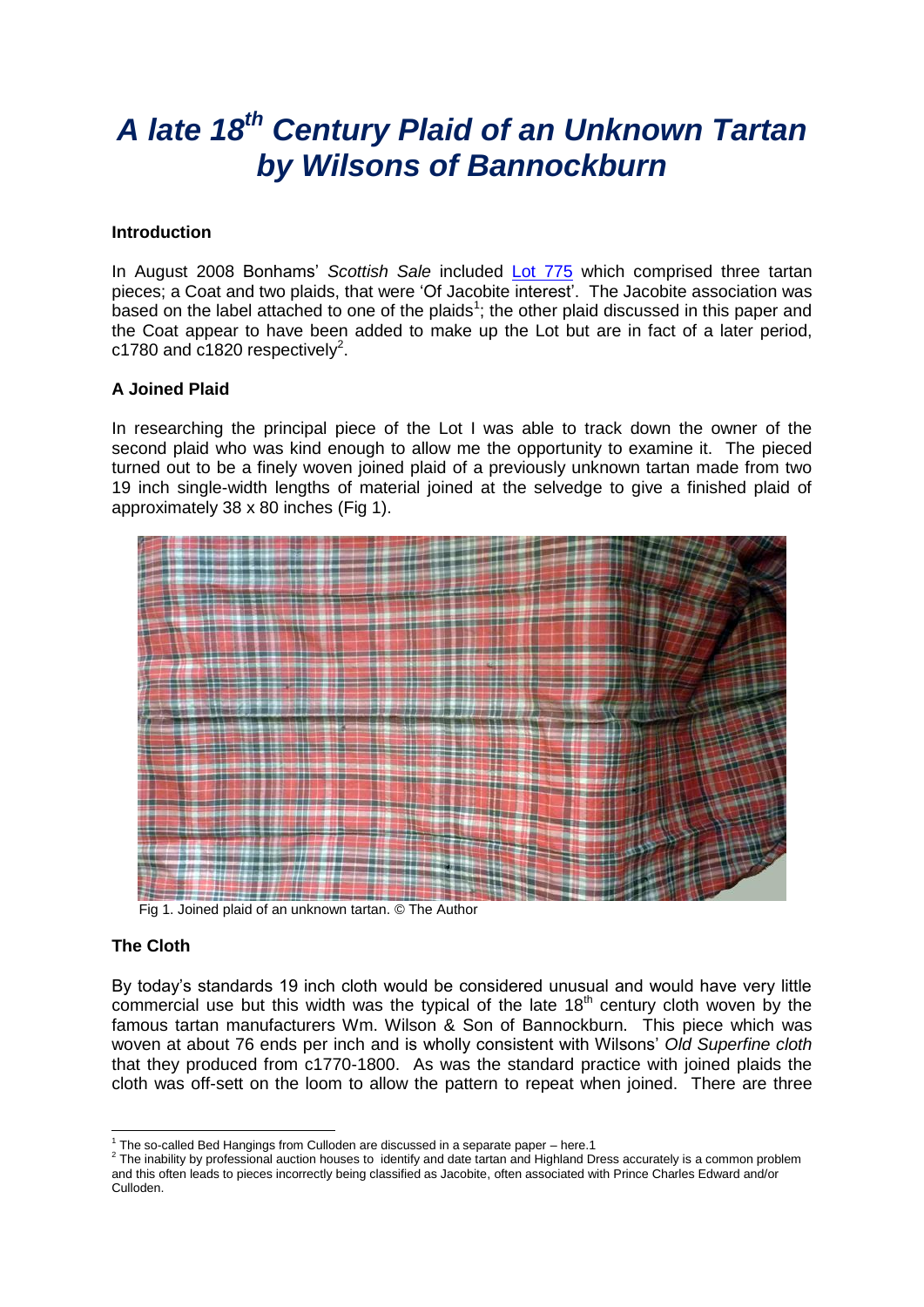half setts across the warp meaning that either edge could have been joined and the pattern would have repeated correctly. Here the material is joined at the blue pivot (Fig 2).



Fig 2. The 19 inch width of the cloth running from the blue join for 3 half setts. © The Author

## **An unusual tartan**

The sett has notable similarities to the Aberdeen tartan, another one of Wilsons' late  $18<sup>th</sup>$ century *Old Superfine* patterns. Comparison of the two patterns shows the Unnamed pattern (top colour strip) to be simpler than the Aberdeen and is formed from a portion of the more complex sett (Fig 3). The half sett of each is shown by the black arrows, the red extension arrow shows the full Aberdeen half sett.



Fig 3. Comparison of the Unnamed pattern and Wilsons' Aberdeen tartan.

In addition to being a less complex pattern the Unnamed tartan contains fewer colours than the Aberdeen and also includes some used less commonly by Wilsons including grey for Shade Green in the former and possibly the only known example of their *Light Apron Blue*. The table below shows the differences between the two patterns and detail of the shades used in the Unnamed pattern (Fig 4).

| Aberdeen          | <b>Unnamed</b>   |                          |
|-------------------|------------------|--------------------------|
| <b>Scarlett</b>   | <b>Scarlett</b>  |                          |
| Rose              |                  | <u> Salaan Soo</u>       |
| <b>Black</b>      | <b>Black</b>     |                          |
| Purple            |                  |                          |
| <b>Light Blue</b> | Light Apron Blue |                          |
| Shade Green       | Grey             | $\overline{\phantom{a}}$ |
| White             | White            |                          |
|                   |                  |                          |
|                   |                  |                          |
|                   |                  |                          |

Fig 4. Detail of the colours used in the Unnamed tartan. © The Author